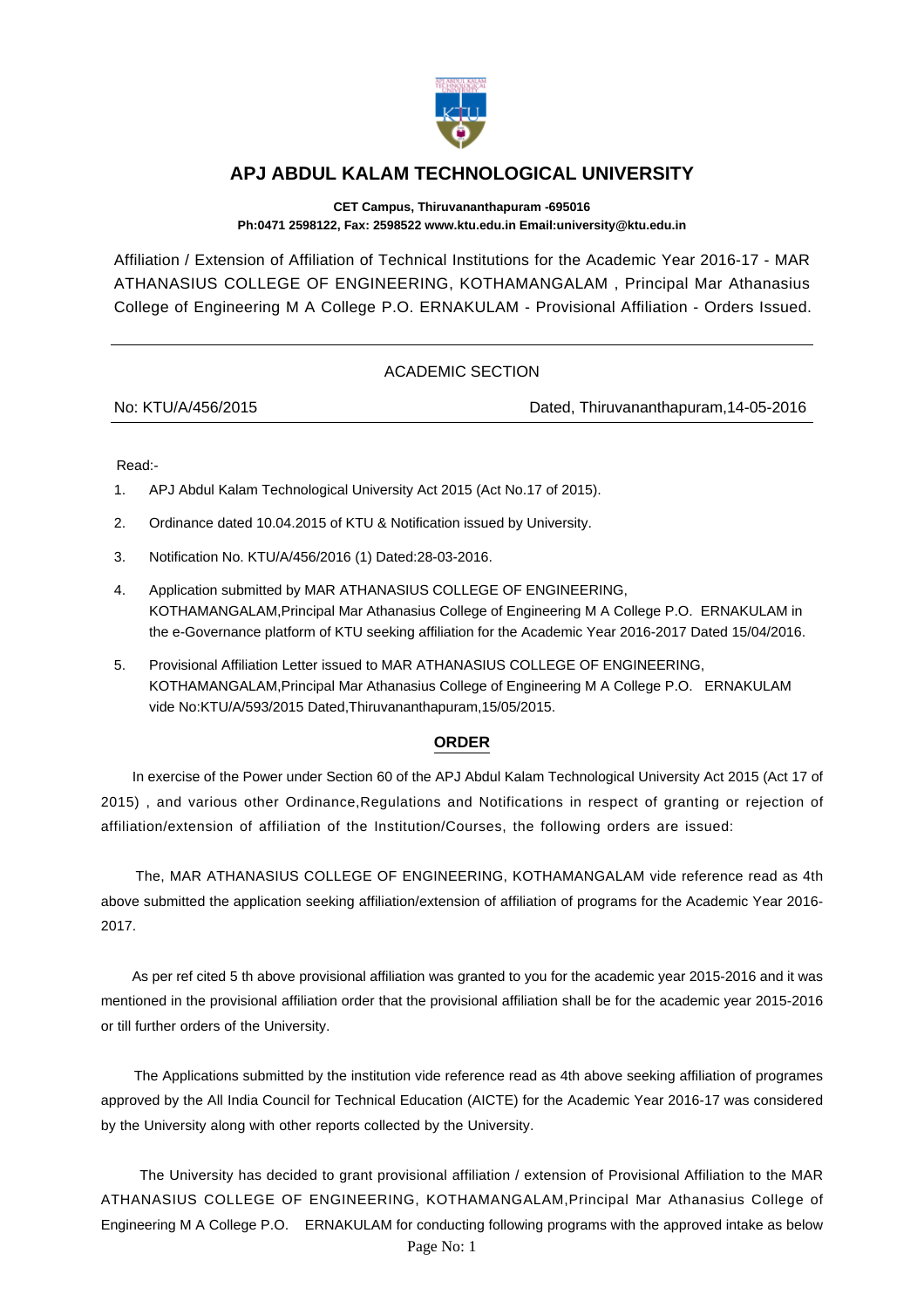| No             | <b>Program Type</b>           | Level | <b>Branch/Stream</b>                                                                 | <b>Approved Intake</b> | <b>Full/Part Time</b> | NRI | <b>PIO</b> |
|----------------|-------------------------------|-------|--------------------------------------------------------------------------------------|------------------------|-----------------------|-----|------------|
| 1              | Engineering and<br>Technology | UG    | <b>CIVIL ENGINEERING</b>                                                             | 120                    | <b>Full Time</b>      | No  | No         |
| $\overline{2}$ | Engineering and<br>Technology | UG    | <b>MECHANICAL</b><br><b>ENGINEERING</b>                                              | 120                    | <b>Full Time</b>      | No  | No.        |
| 3              | Engineering and<br>Technology | UG    | <b>ELECTRICAL AND</b><br><b>ELECTRONICS</b><br><b>ENGINEERING</b>                    | 120                    | <b>Full Time</b>      | No  | No         |
| 4              | Engineering and<br>Technology | UG    | <b>ELECTRONICS &amp;</b><br><b>COMMUNICATION ENGG</b>                                | 120                    | <b>Full Time</b>      | No  | No         |
| 5              | Engineering and<br>Technology | UG    | <b>COMPUTER SCIENCE &amp;</b><br><b>ENGINEERING</b>                                  | 60                     | <b>Full Time</b>      | No  | No.        |
| 6              | Engineering and<br>Technology | PG    | <b>CE(COMPUTER AIDED</b><br><b>STRUCTURAL</b><br>ENGINEERING)                        | 18                     | <b>Full Time</b>      | No  | No.        |
| $\overline{7}$ | Engineering and<br>Technology | PG    | ME(PRODUCTION AND<br><b>INDUSTRIAL</b><br>ENGINEERING)                               | 18                     | Full Time             | No  | No         |
| 8              | Engineering and<br>Technology | PG    | EE(POWER<br>ELECTRONICS)                                                             | 18                     | <b>Full Time</b>      | No  | No.        |
| 9              | Engineering and<br>Technology | PG    | EC(VLSI AND EMBEDDED<br>SYSTEMS)                                                     | 24                     | <b>Full Time</b>      | No  | No.        |
| 10             | Engineering and<br>Technology | PG    | <b>CE(STRUCTURAL</b><br><b>ENGINEERING AND</b><br><b>CONSTRUCTION</b><br>MANAGEMENT) | 24                     | <b>Full Time</b>      | No  | No         |
| 11             | Engineering and<br>Technology | PG    | <b>CS(COMPUTER SCIENCE</b><br>AND ENGINEERING)                                       | 24                     | Full Time             | No  | No         |
| 12             | Engineering and<br>Technology | PG    | ME(THERMAL POWER<br>ENGINEERING)                                                     | 24                     | Full Time             | No  | No         |
| 13             | <b>MCA</b>                    | PG.   | <b>MASTERS IN COMPUTER</b><br><b>APPLICATIONS</b>                                    | 30                     | <b>Full Time</b>      | No  | No         |